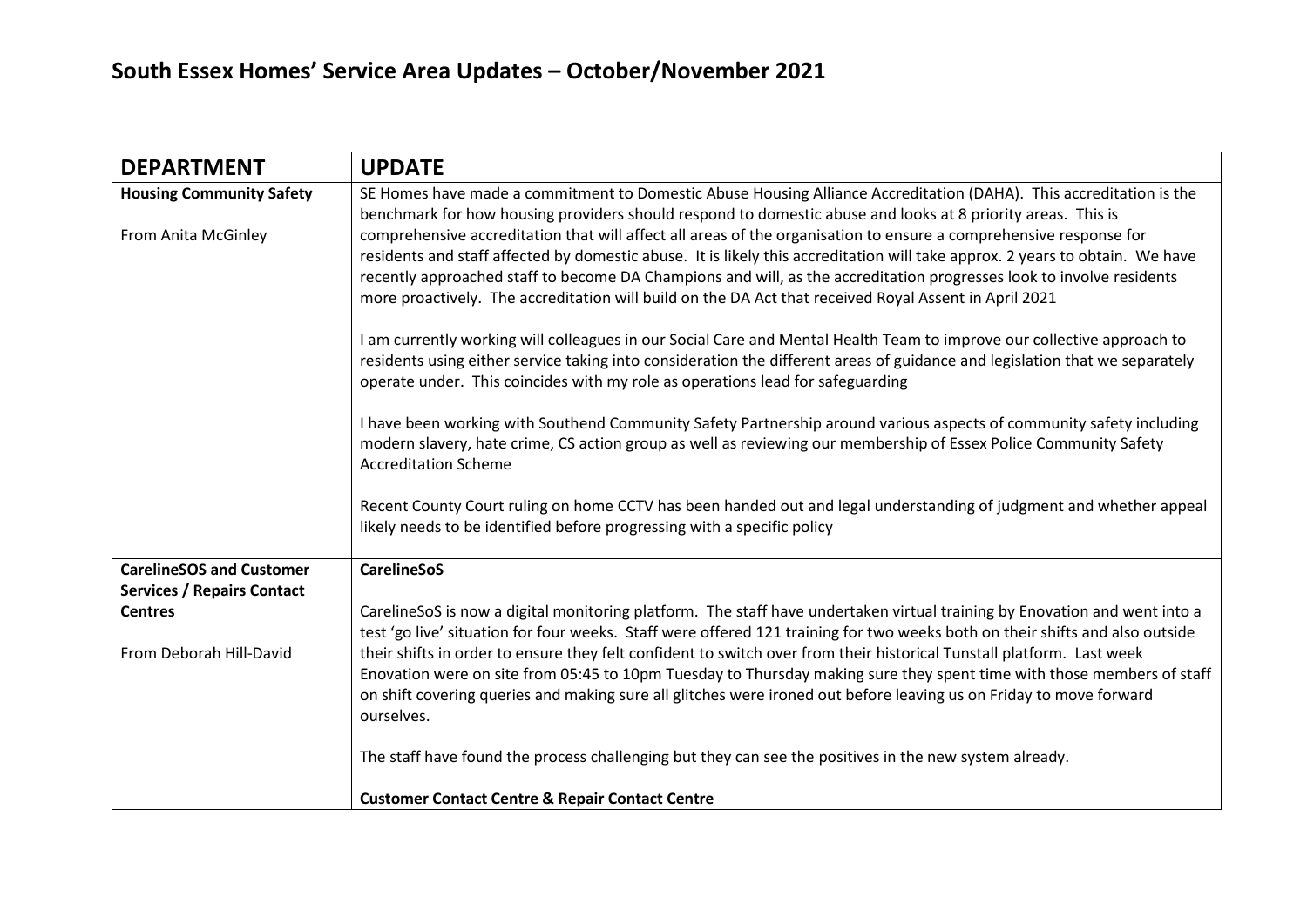## **South Essex Homes' Service Area Updates – October/November 2021**

|                        | These are continuing to work remotely until $1st$ November when, if all being well and we don't have to go into lockdown,<br>they will be working on a home, hub hybrid working so will be back in the office catching up with their colleagues.                                                                                                                                                                                                                                                                                                                |
|------------------------|-----------------------------------------------------------------------------------------------------------------------------------------------------------------------------------------------------------------------------------------------------------------------------------------------------------------------------------------------------------------------------------------------------------------------------------------------------------------------------------------------------------------------------------------------------------------|
| <b>Communications</b>  | The autumn issue of Insight has gone to the printers to be posted out from the end of this week along with rent<br>statements.                                                                                                                                                                                                                                                                                                                                                                                                                                  |
| From Julia Pack        | Miranda Edwards is leaving the organisation and interviews were held for her replacement at the end of October. We<br>hope to have someone in post very soon.                                                                                                                                                                                                                                                                                                                                                                                                   |
|                        | We are currently building a new staff intranet to launch at the end of this month. We hope this will help bring teams<br>together, especially because we now spend so much more time apart from our colleagues in person.                                                                                                                                                                                                                                                                                                                                       |
| <b>Estate Services</b> | Estates Teams carrying out deep cleans in areas as required                                                                                                                                                                                                                                                                                                                                                                                                                                                                                                     |
| From Tony Holliday     | Caretakers looking at new equipment options for moving service forward<br>Issue with bulk truck caused delays in collections, truck has now been repaired and teams catching up<br>Teams directed towards rectification works highlighted in satisfaction surveys<br>Maintenance Team reviewing and updating the way performance information is shared<br>$\bullet$<br>Grounds maintenance maps being created to include in depth information around S.E.H areas including historical<br>grey areas such as alleys and service roads that fall under our remit. |
| <b>Finance</b>         | Finance are continuing to operate with a reduced number of staff following some changes within the team. We hope to<br>recruit to vacant posts as soon as possible. We are currently working on budget setting for 2022/23                                                                                                                                                                                                                                                                                                                                      |
| From Rebecca Coleman   |                                                                                                                                                                                                                                                                                                                                                                                                                                                                                                                                                                 |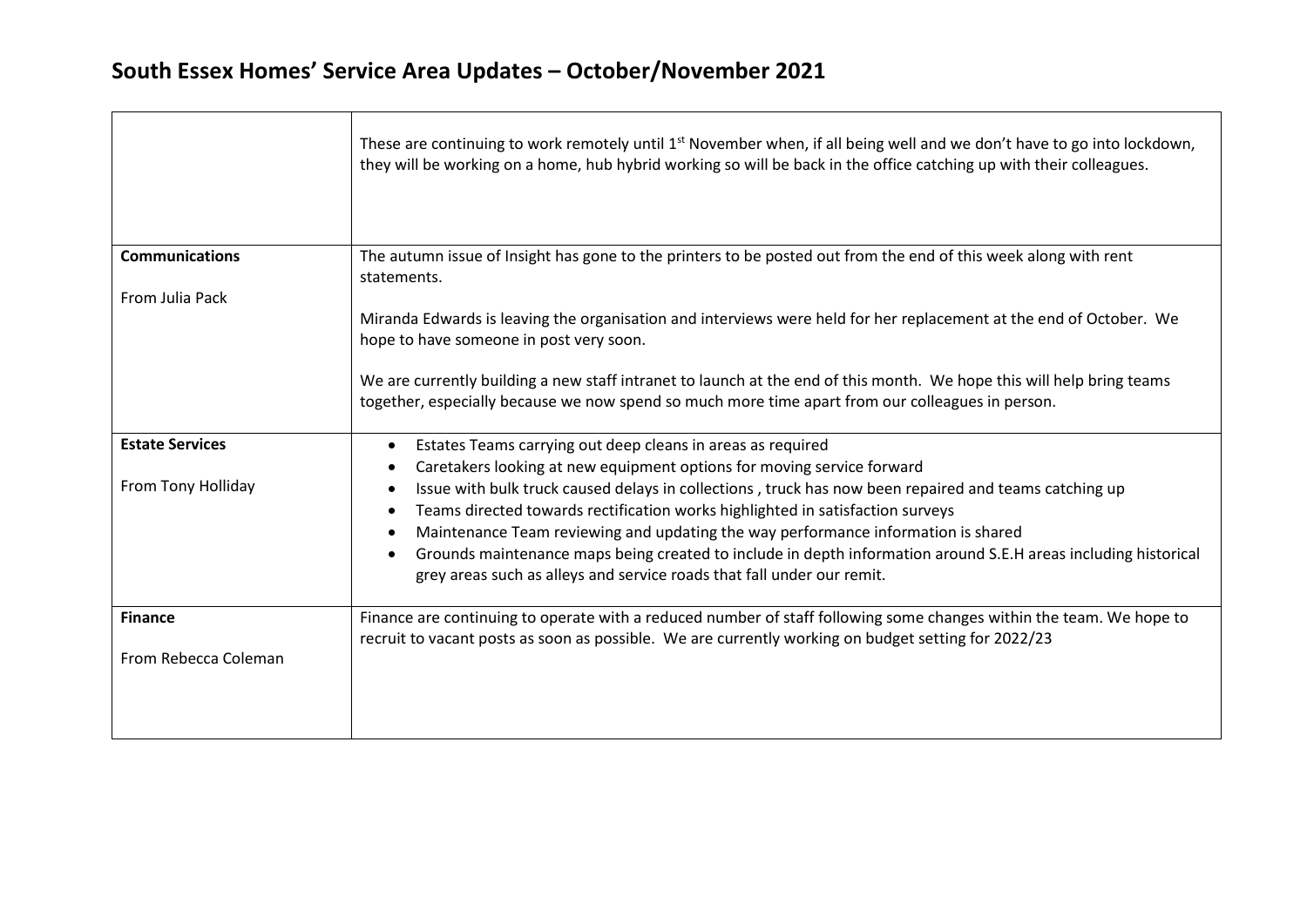## **South Essex Homes' Service Area Updates – October/November 2021**

| Projects                            | Cecil Court sprinklers, Mulalley appointed as the contractor, however due to delays in obtaining materials a start on site is<br>not expected until January.                                                                                                                                                                                 |
|-------------------------------------|----------------------------------------------------------------------------------------------------------------------------------------------------------------------------------------------------------------------------------------------------------------------------------------------------------------------------------------------|
| Paul Longman                        | Balmoral Structural and Refurbishment works, Houghton's have been appointed as the contractor a start on site is<br>expected in November.                                                                                                                                                                                                    |
| <b>Property Services</b>            |                                                                                                                                                                                                                                                                                                                                              |
| From Bradley Staff                  | We are continuing to see delays in material deliveries for goods being manufactured in Europe. In particular electrical<br>fittings.<br>The previous engineer vacancies Morgan Sindall have all been filled so we are hoping to bring forward some repairs, which<br>will reduce the time residents are waiting for repairs to be completed. |
| From Russell Haynes                 | See attached document 'Capital Works Programme update Oct 2021'                                                                                                                                                                                                                                                                              |
| <b>SEPS new business</b>            | Continuing to work with our parent organisations SBC and SEH providing cleaning and security across the town                                                                                                                                                                                                                                 |
| From Lynsey Hurd                    | Pleased to announce the Courtyard Café is now back up and running                                                                                                                                                                                                                                                                            |
|                                     |                                                                                                                                                                                                                                                                                                                                              |
| <b>Specialist Income Management</b> | The team continue to mainly work from home with occasional visits to the office.                                                                                                                                                                                                                                                             |
| From Laura Thomas                   | Due to some changes in the team, we're currently recruiting for a part-time assistant and hope to have someone in place<br>soon so that we will be fully staffed again.                                                                                                                                                                      |
|                                     | The ban on evictions was lifted at the end of May and we have seen five evictions so far since the ban was lifted. This is<br>still a much lower number when compared to previous years prior to the pandemic.                                                                                                                               |